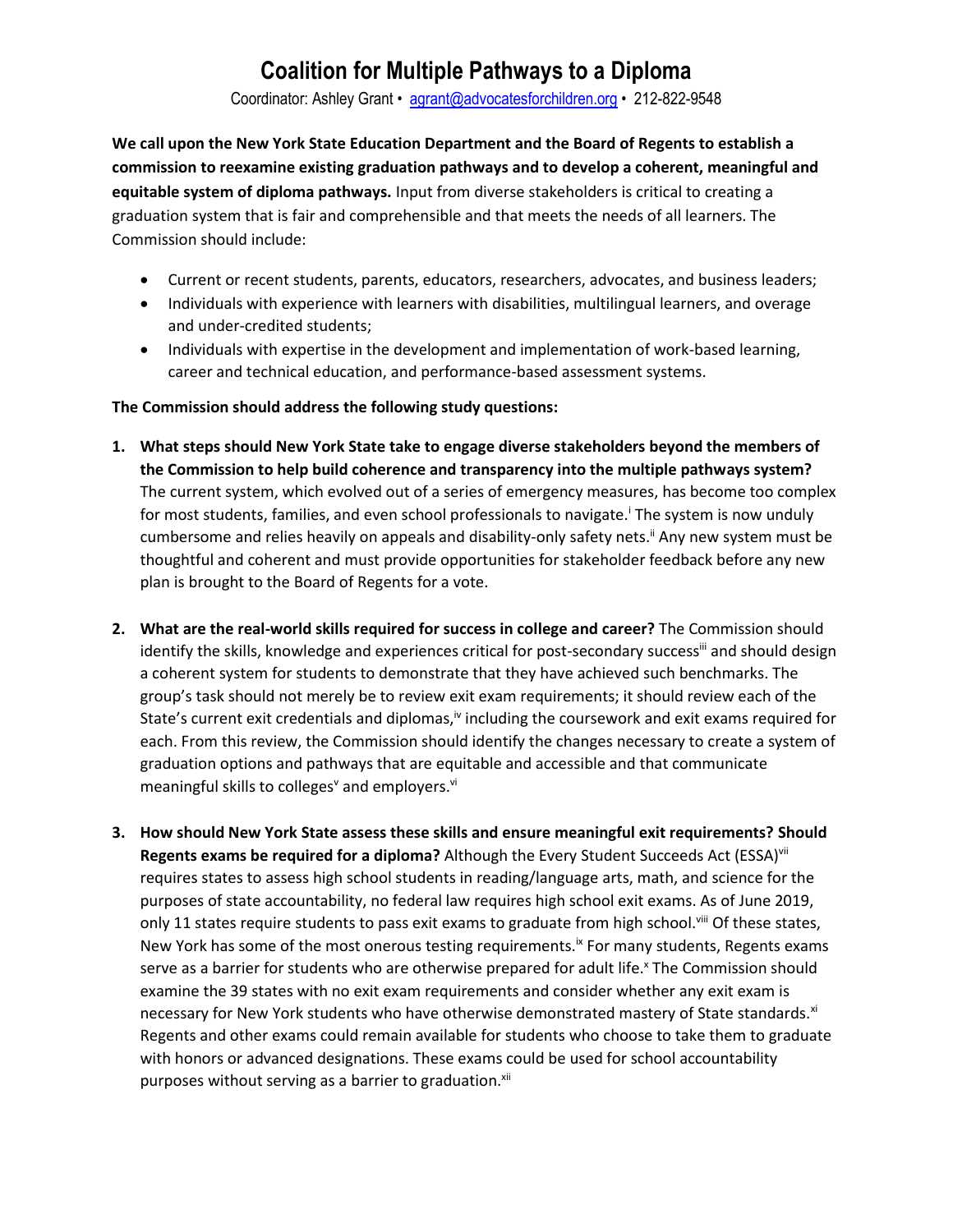Coordinator: Ashley Grant • agrant@advocatesforchildren.org • 212-822-9548

- **4. How can New York State develop and support performance-based assessments?** All students should be given the option to demonstrate their knowledge and skills through State-approved, stakeholder-developed performance-based assessments or State-approved performance-based assessment systems, completing a series of tasks/projects in contexts that are familiar and relevant to their high school experiences.<sup>xiii</sup> Schools with demonstrated capacity to develop and implement performance-based systems should continue to be supported. The Commission should consult with educators in New York State already using performance-based assessments, xiv review the experiences of other states that have provided students with performance-based options in lieu of standardized tests, and make recommendations that include procedures and funding for developing and approving performance-based assessments for all students.
- **5. How do we avoid disability-only and ELL/MLL-only options and make all pathways available to all students?** New York's current pathways system relies heavily on disability-only and English Language Learner/Multilingual Learner (ELL/MLL) exceptions and fails to acknowledge that all students need access to a variety of opportunities to demonstrate readiness to graduate. For example, students with IEPs can currently demonstrate readiness for graduation without passing any Regents exams, $x<sup>w</sup>$ while students with 504 plans and those without disabilities must pass at least 4 Regents exams. The State has also created three different sets of appeals – one for ELLs/MLLs, one for students with disabilities, and another for all students.<sup>xvi</sup> The Commission's recommendations should break down walls between student populations whenever possible by creating opportunities for all students to demonstrate their skills and knowledge without forcing them to pass high-stakes tests.<sup>xvii</sup>
- **6. What tools do districts need to support students with disabilities and use the IEP process, rather than disability-only pathways, to ensure that students with disabilities meet graduation requirements?** Rather than relying on disability-only pathways to address the significant gap in graduation rates between students with disabilities and their non-disabled peers, the Commission should make recommendations to ensure that students with disabilities get the academic and transition supports they need to access each graduation pathway.<sup>xviii</sup>
- 7. **What steps should the State take to close the opportunity gapxix and to ensure that all students have access to the instructional programming required for any approved graduation pathway?**  Multiple pathways are only meaningful if students and families know about them and can access them. $x^x$  As the State looks to expand pathways to graduation that require work-based learning; $x^{xxi}$ Career and Technical Education;<sup>xxii</sup> the arts; humanities; science, technology, engineering, and math (STEM); and other programs shown to promote student engagement and advancement towards college or career readiness, it must ensure that such programs are accessible to diverse student populations, including multilingual learners,<sup>xxiii</sup> students with disabilities,<sup>xxiv</sup> students who are overage and under-credited, $x^w$  and students who, for a variety of reasons, find their original high school placement to be a poor fit. The State must also provide students, families, and school professionals with clear, concise, and easy-to-follow information on all approved pathways to a diploma, and must develop a system to continuously identify and address barriers to implementation of such programs.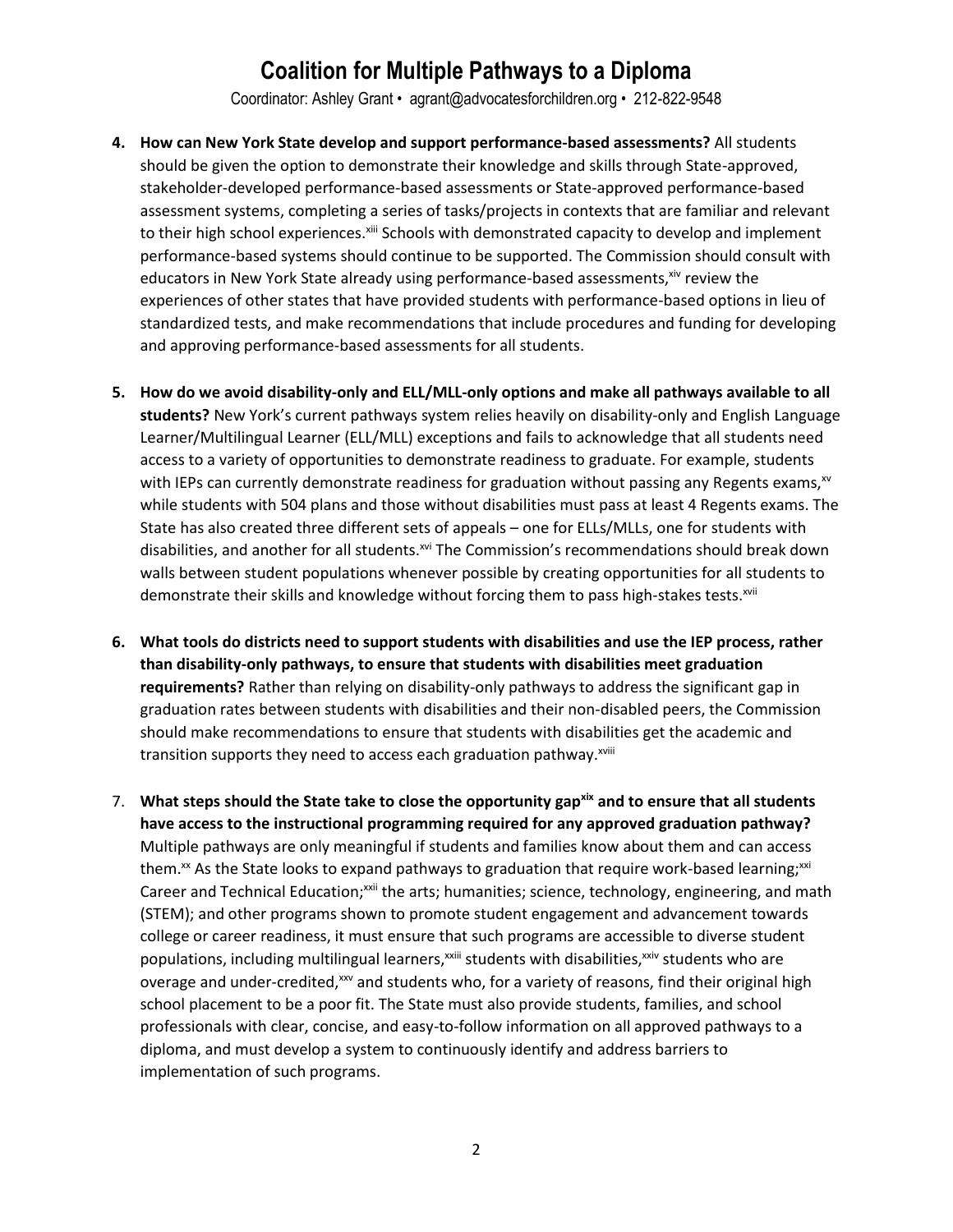Coordinator: Ashley Grant • agrant@advocatesforchildren.org • 212-822-9548

#### **Coalition members Include:**

l

Advocates for Children of New York • Alliance for Quality Education • ARISE Coalition • Asperger Syndrome & High Functioning Autism Association • David C. Bloomfield, Esq., Professor of Educational Leadership, Law & Policy, Brooklyn College and The CUNY Graduate Center • Bronx Independent Living Services • Brooklyn Defender Services • Brooklyn Center for the Disabled • Business Teachers Association of New York State • Campaign for Tomorrow's Workforce • Capital Region Refugee Roundtable • Center for Independence of the Disabled, New York • Citizens' Committee for Children of New York • Lisa Finnerty Coggi, Parent/Advocate • Community Inclusion & Development Alliance • Community Service Society • Council for a Strong America • Council of Family and Child Caring Agencies • Valerie DeClara, Parent • Della DeKay JD, EdD • Max Donatelli, Family Advocate • Eskolta School Research and Design • Irja Estrella, Parent • Families Together in New York State • Ann Marie Fitzpatrick, Parent • Flanbwayan Haitian Literacy Project • Jennifer Ghidiu, Big Picture Learning • Michael Godino, Advocate • Good Shepherd Services • Roberta Grogan, Parent/Advocate • Lorri Gumanow, Parent/Special Educator • Meghan Healy • Shelley Hubal, Parent • INCLUDEnyc • Muronji Inman-McCraw • Internationals Network for Public Schools • Lawyers for Children, Inc. • Learning Disabilities Association of New York State • Jill Lewis-Flood, Parent/PIP Member • Long Island Advocacy Center • Long Island Communities of Practice • Chris McNell, Special Education Supervisor/Principal • Diana Medina Mendez, Parent • Mark Anthony Mendez • Mental Health Association of New York City • Metropolitan Center for Research on Equity and the Transformation of Schools • Namita Modasra • New York Council of Administrators of Special Education • New York Immigration Coalition • New York Alliance for Inclusion and Innovation • New York Performance Standards Consortium • New York State Association for Bilingual Education • New York State Coalition of 853 Schools • New York State Community of Practice on Family, School and Community Collaboration • New York State Disabilities Advocacy Association and Network • New York State Independent Living Council, Inc. (NYSILC) • New York State Teachers of English to Speakers of Other Languages (NYTESOL) • NY Stop Grad HST • NYU Metro Center • Regina Paleau, Parent • Parent to Parent New York, Inc. • Evelyn Perez, Parent • Catherine Phillips-Russ, Baker Victory Services • Sharon Poole, Education for Everyone Consultant • Queens Community House • Lynn Russo, Parent • SCO Family of Services • Tracey Shannon, Parent • Bruce A. Shields, PhD, Associate Professor of Education, Daemen College • Sinergia Metropolitan Parent Center • Starbridge • United We Stand • Christian Villenas, PhD • Marcia Vogel, Parent/Advocate • YOUTH POWER!

<sup>i</sup> Monica Disare, *What Should it Take to Graduate? Inside the Growing Divide Over Whether to Require New York's Vaunted Regents* Exams*,* Chalkbeat (May 3, 2018), [www.chalkbeat.org/posts/ny/2018/05/03/what-should-it-take](http://www.chalkbeat.org/posts/ny/2018/05/03/what-should-it-take-to-graduate-inside-the-growing-divide-over-whether-to-require-new-yorks-vaunted-regents-exams/)[to-graduate-inside-the-growing-divide-over-whether-to-require-new-yorks-vaunted-regents-exams/;](http://www.chalkbeat.org/posts/ny/2018/05/03/what-should-it-take-to-graduate-inside-the-growing-divide-over-whether-to-require-new-yorks-vaunted-regents-exams/) *see also* Letter from Coalition for Multiple Pathways to a Diploma to Bd. of Regents (May 25, 2018), [www.advocatesforchildren.org/sites/default/files/on\\_page/diploma\\_coalition\\_comment\\_revised\\_supt\\_determina](http://www.advocatesforchildren.org/sites/default/files/on_page/diploma_coalition_comment_revised_supt_determination_52518.pdf) tion 52518.pdf (describing need for resources clarifying graduation requirements).

ii N.Y.S. Educ. Dep't, *Appeals, Safety Nets, and Superintendent Determination*, [www.nysed.gov/curriculum](http://www.nysed.gov/curriculum-instruction/appeals-safety-nets-and-superintendent-determination)[instruction/appeals-safety-nets-and-superintendent-determination](http://www.nysed.gov/curriculum-instruction/appeals-safety-nets-and-superintendent-determination) (describing rules for eight appeals, safety nets and superintendent determinations); N.Y.S. Educ. Dep't., *Diploma/Credential Requirements* (Apr. 2019), [www.nysed.gov/common/nysed/files/programs/curriculum-instruction/diploma-and-credentials-summary](http://www.nysed.gov/common/nysed/files/programs/curriculum-instruction/diploma-and-credentials-summary-requirements.pdf)[requirements.pdf](http://www.nysed.gov/common/nysed/files/programs/curriculum-instruction/diploma-and-credentials-summary-requirements.pdf) (eight-page document summarizing N.Y.S. graduation requirements).

iii *See* The Forum for Youth Investment, *Ready By Design: The Science (And Art) of Youth Readiness* (Mar. 2016), [http://foster-ed.org/wp-content/uploads/2017/02/Ready-By-Design-2016.pdf;](http://foster-ed.org/wp-content/uploads/2017/02/Ready-By-Design-2016.pdf) Jenny Nagoaka, Camille Farrington,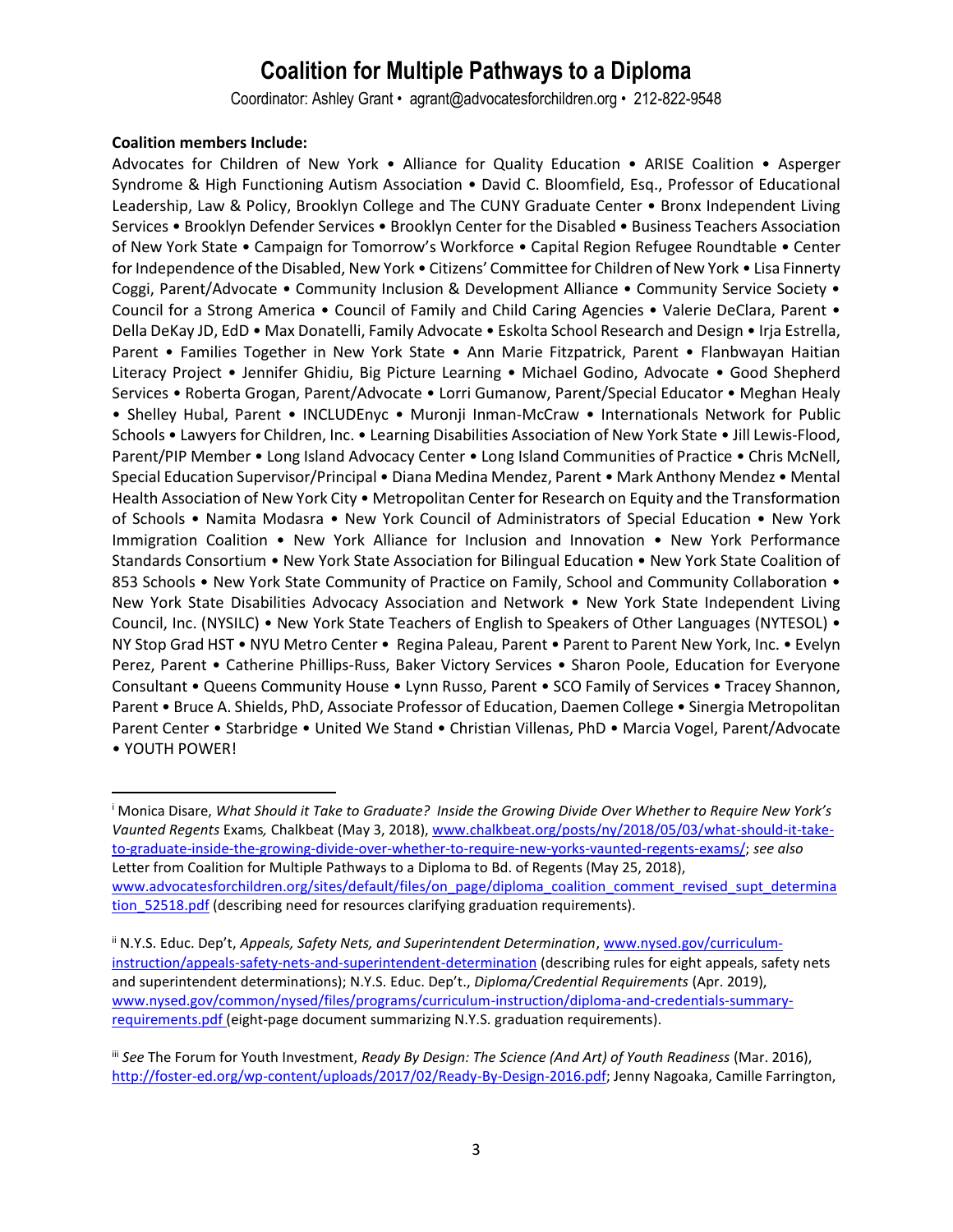Coordinator: Ashley Grant • agrant@advocatesforchildren.org • 212-822-9548

Stacy Ehrlich, & Ryan Heath, *Foundations for Young Adult Success: A Developmental Framework*, Univ. of Chicago (June 2015), [www.wallacefoundation.org/knowledge-center/Documents/Foundations-for-Young-Adult-](https://www.wallacefoundation.org/knowledge-center/Documents/Foundations-for-Young-Adult-Success.pdf)[Success.pdf;](https://www.wallacefoundation.org/knowledge-center/Documents/Foundations-for-Young-Adult-Success.pdf) N.Y.S. Educ. Dep't, *CDOS: Commencement Standard 3a, Universal Foundation Skills*, [www.p12.nysed.gov/cte/cdlearn/documents/CDOS-Commen-CareerandUniversa.pdf;](http://www.p12.nysed.gov/cte/cdlearn/documents/CDOS-Commen-CareerandUniversa.pdf) Advance CTE, *The Career Ready Practices,* [https://careertech.org/career-ready-practices;](https://careertech.org/career-ready-practices) CTE Technical Assistance Center of NY, *Life/Career Abilities*, [https://nyctecenter.org/instruction/life-career-abilities;](https://nyctecenter.org/instruction/life-career-abilities?highlight=WyJsaWZlIiwibGlmZSdzIiwiY2FyZWVyIiwiYWJpbGl0aWVzIiwibGlmZSBjYXJlZXIiLCJsaWZlIGNhcmVlciBhYmlsaXRpZXMiLCJjYXJlZXIgYWJpbGl0aWVzIl0) Richard Jones, *Life/Career Abilities Framework: Begin with the End in Mind* (2016),

[https://nyctecenter.org/images/files/Publications/Defining\\_LifeCareer\\_2016.pdf.](https://nyctecenter.org/images/files/Publications/Defining_LifeCareer_2016.pdf)

ivAchieve, *State Expectations for Graduation Matter – and Differ – More Than you Think* (Aug. 2018), [www.achieve.org/files/Grad%20Reqs%20Matter\\_Final\\_081718.pdf](http://www.achieve.org/files/Grad%20Reqs%20Matter_Final_081718.pdf) (finding states with a required or default college and career ready curriculum often have a greater share of low-income students and students of color completing the curriculum than in opt-in states like New York).

<sup>v</sup>Roneeta Guha, Tony Wagner, Linda Darling-Hammond, Terri Taylor, & Diane Curtis, *The Promise of Performance Assessments: Innovations in High School Learning and College Admission*, Learning Policy Institute (Jan. 18, 2019), <https://learningpolicyinstitute.org/product/promise-performance-assessments-report> (PBAs have promise for better reflecting the achievements and potential of historically underserved students); William C. Hiss, & Valerie W. Franks, *Defining Promise: Optional Standardized Testing Policies in American College and University Admissions* (Feb. 2, 2014)[, https://offices.depaul.edu/enrollment-management-marketing/test-](https://offices.depaul.edu/enrollment-management-marketing/test-optional/Documents/HISSDefiningPromise.pdf)

[optional/Documents/HISSDefiningPromise.pdf](https://offices.depaul.edu/enrollment-management-marketing/test-optional/Documents/HISSDefiningPromise.pdf) (Even given the variation in high school grading, authors find high school GPA (HSGPA) to be a broadly reliable predictor of college performance, and standardized testing to be very far from 'standardized' in its predictive value); *see also* Achieve, Graduation Ready, [https://highschool.achieve.org](https://highschool.achieve.org/) (interactive nationwide database about course and credit requirements and high school assessments).

vi Partnership for New York City, *Career & Technical Education in NYC: A Comprehensive Survey* (Apr. 2015), [http://pfnyc.org/wp-content/uploads/2016/02/CTE-Survey\\_Employer\\_Final-Results\\_2015.pdf](http://pfnyc.org/wp-content/uploads/2016/02/CTE-Survey_Employer_Final-Results_2015.pdf) (18 to 25 percent of employers in various sectors said unprepared students presented a problem when partnering to provide work experience).

vii 20 U.S.C. § 6311(b)(2)(B)(v).

 $\overline{a}$ 

viii Philissa Cramer, *As High School Exit Exams Fall Out of Favor in Washington and New Jersey, New York is Increasingly An Outlier*, Chalkbeat (May 15, 2019), [https://chalkbeat.org/posts/ny/2019/05/15/as-high-school-exit](https://chalkbeat.org/posts/ny/2019/05/15/as-high-school-exit-exams-fall-out-of-favor-in-washington-and-new-jersey-new-york-is-increasingly-an-outlier/)[exams-fall-out-of-favor-in-washington-and-new-jersey-new-york-is-increasingly-an-outlier/.](https://chalkbeat.org/posts/ny/2019/05/15/as-high-school-exit-exams-fall-out-of-favor-in-washington-and-new-jersey-new-york-is-increasingly-an-outlier/)

ix N.Y.S. Educ. Dep't, *A Discussion of Diploma Requirements* (Oct. 16, 2017),

[www.regents.nysed.gov/common/regents/files/P12%20-](http://www.regents.nysed.gov/common/regents/files/P12%20-%20A%20Discussion%20of%20Diploma%20Requirements.pdf)

[%20A%20Discussion%20of%20Diploma%20Requirements.pdf](http://www.regents.nysed.gov/common/regents/files/P12%20-%20A%20Discussion%20of%20Diploma%20Requirements.pdf) (As of 2015, New York was one of only two states that required students to pass five or more exit exams in order to graduate); Catherine Gerewitz, *Which States Require an Exam to Graduate?,* Education Week (updated Apr. 9, 2019), [www.edweek.org/ew/section/multimedia/states-require-exam-to-graduate.html.](http://www.edweek.org/ew/section/multimedia/states-require-exam-to-graduate.html)

<sup>x</sup> As it examines these issues, the Board of Regents should investigate how Regents exams, particularly text-heavy exams such as ELA, U.S. History and Global Studies, affect English Language Learners'/Multilingual Learners' (ELLs/MLLs) ability to earn a diploma and contribute to the opportunity gap between ELLs/MLLs and other students. The group should specifically compare the graduation rates of long-term ELLs/MLLs, ELLs/MLLs identified as students with interrupted formal education (SIFE), and newcomer ELLs/MLLs who have been in the U.S. for less than four years with overall graduation rates. It should also analyze the rate at which graduating students in each group of ELLs/MLLs utilized performance-based assessments to meet graduation requirements. *See* Dalia Zabala,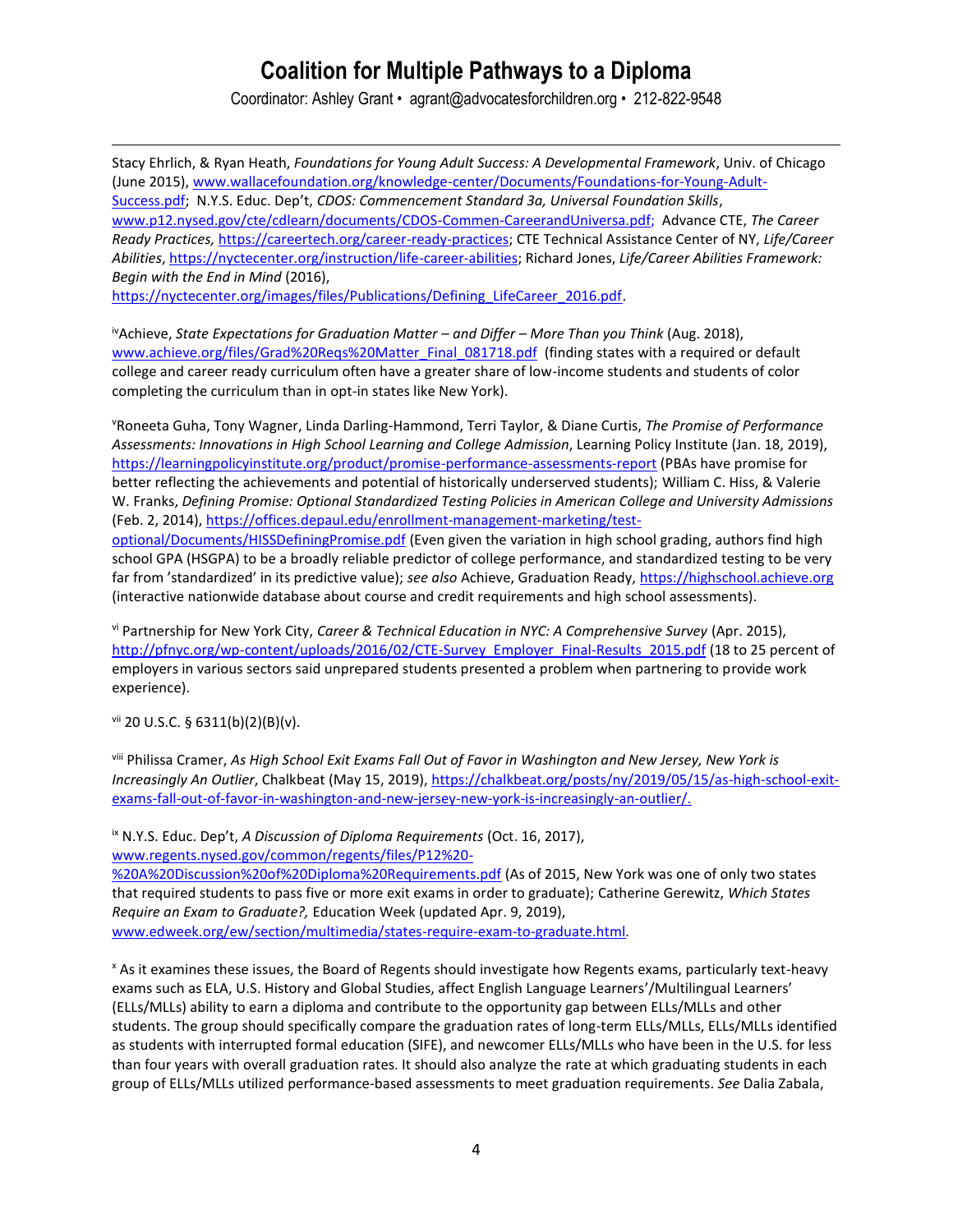Coordinator: Ashley Grant • agrant@advocatesforchildren.org • 212-822-9548

 $\overline{a}$ 

*State High School Exit Exams*, Center on Education Policy (Mar. 2006), [www.cep](http://www.cep-dc.org/displayDocument.cfm?DocumentID=247)[dc.org/displayDocument.cfm?DocumentID=247](http://www.cep-dc.org/displayDocument.cfm?DocumentID=247) (ELLs have lower than average initial pass rates on exit exams); New York Performance Standards Consortium*, Redefining Assessment: Data Report on the New York Performance Standards Consortium* (2018) at 7, https://drive.google.com/file/d/1VEb5XiDStR7nzFZxLc6WMMywOMAnCnSq/view (ELLs/MLLs at Consortium schools graduate at rates 50% higher than the overall high school graduation rate of ELLs/MLLs in NYC).

xiAnne Hyslop, *The Case Against Exit Exams*, New America Education at 7 (2014), [www.newamerica.org/downloads/ExitExam\\_FINAL.pdf](http://www.newamerica.org/downloads/ExitExam_FINAL.pdf) (Analyzing how exit exam policies and student performance on these exams affect high school attainment and postsecondary success); Charlotte R. Pennington, Derek Heim, Andrew R. Levy, & Derek T, Larkin, *Twenty Years of Stereotype Threat Research: A Review of Psychological Mediators*, PLoS ONE 11(1): e0146487 (Jan 11, 2016),<https://doi.org/10.1371/journal.pone.0146487> (Stereotype threat often contributes to disparities in student performance by race and gender).

xii Achieve, Statewide High School Assessment Data Explorer, [https://highschool.achieve.org/statewide](https://highschool.achieve.org/statewide-assessments-high-school-data-explorer)[assessments-high-school-data-explorer](https://highschool.achieve.org/statewide-assessments-high-school-data-explorer) (Interactive explorer tool details each state's 2018-19 required high school assessments in mathematics, ELA, science, social studies, and career readiness, including how those assessments factor into graduation requirements and school accountability measures).

xiii John W. Saye, Jeremy Stoddard, David M. Gerwin, Andrea S. Libresco, & Lamont E. Maddox, *Authentic Pedagogy: Examining Intellectual Challenge in Social Studies Classrooms***,** J. of Curriculum Stud. (2018), <https://doi.org/10.1080/00220272.2018.1473496> (National study of 62 social studies classrooms found that participating Consortium classrooms exhibited the highest level of authentic intellectual work, "a necessity to maintain democratic societies"); Ai-Zhen Tung, *Why Not Push Us to Think?,* Voices in Urban Educ. (2017), <http://vue.annenberginstitute.org/sites/default/files/issues/VUE47.pdf> (High school sophomore reflects on the limits of and alternatives to high-stakes standardized tests); Linda Darling-Hammond & Frank Adamson, *Beyond Basic Skills: The Role of Performance Assessment in Achieving 21st Century Standards Of Learning,* Stanford University, Stanford Center for Opportunity Policy in Education (2010),

[https://scale.stanford.edu/system/files/beyond-basic-skills-role-performance-assessment-achieving-21st-century](https://scale.stanford.edu/system/files/beyond-basic-skills-role-performance-assessment-achieving-21st-century-standards-learning.pdf)[standards-learning.pdf;](https://scale.stanford.edu/system/files/beyond-basic-skills-role-performance-assessment-achieving-21st-century-standards-learning.pdf) Linda Darling-Hammond & Frank Adamson, *Beyond the Bubble Test: How Performance Assessments Support 21st Century Learning,* Jossey-Bass (2014); Alan Blankstein & Pedro Noguera, Excellence Through Equity, Aram Barlowe & Ann Cook, *Empowering Students and Teachers Through Performance-Based Assessment* (2015) (Part of an anthology highlighting educational initiatives focused on the pursuit of equity goals, this chapter documents how eliminating high-stakes testing allows teachers to achieve a greater level of professionalism and enables them to develop skills which foster inquiry, pedagogy, and student participation).

xiv *See, e.g.*, New York Performance Standards Consortium, www.performanceassessment.org/research.

xv N.Y.S. Educ. Dep't, *Superintendent Determination Option for Graduation with a Local Diploma – UPDATED August 2018*, [www.p12.nysed.gov/specialed/publications/superintendent-determination-option-august-2018.html.](http://www.p12.nysed.gov/specialed/publications/superintendent-determination-option-august-2018.html) *See also* Letter from Coalition for Multiple Pathways to a Diploma to Bd. of Regents (Feb 2, 2018), [www.advocatesforchildren.org/sites/default/files/on\\_page/diploma\\_coalition\\_comment\\_revised\\_supt\\_determina](http://www.advocatesforchildren.org/sites/default/files/on_page/diploma_coalition_comment_revised_supt_determination_2218.pdf) tion 2218.pdf (expressing concerns about "disability-only" pathways leading to tracking and lower expectations).

xvi Angelica Infante-Green, *Appeal to Graduate with a Lower Score on a Regents Examination* (Apr. 2017), [www.nysed.gov/common/nysed/files/curriculum-instruction/memo/appeal-graduate-lower-score-regents-exam](http://www.nysed.gov/common/nysed/files/curriculum-instruction/memo/appeal-graduate-lower-score-regents-exam-memo-april-2017.pdf)[memo-april-2017.pdf.](http://www.nysed.gov/common/nysed/files/curriculum-instruction/memo/appeal-graduate-lower-score-regents-exam-memo-april-2017.pdf)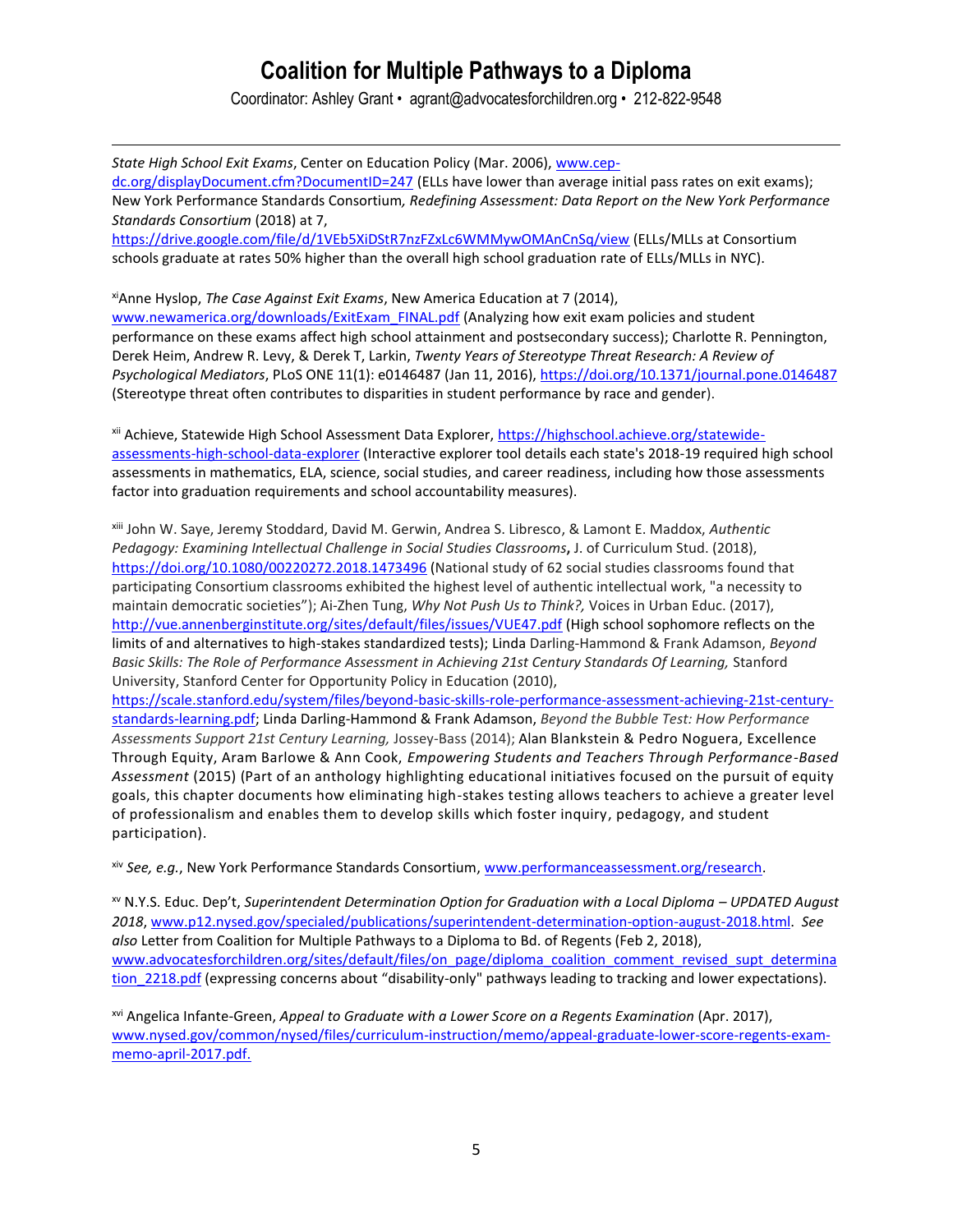Coordinator: Ashley Grant • agrant@advocatesforchildren.org • 212-822-9548

 $\overline{a}$ 

xvii *See* Candace Cortiella, *Diplomas at Risk: A Critical Look at the Graduation Rate of Students with Learning Disabilities*, National Center for Learning Disabilities (May 2013)[, www.ncld.org/wp](http://www.ncld.org/wp-content/uploads/2014/11/DiplomasatRisk.pdf)[content/uploads/2014/11/DiplomasatRisk.pdf](http://www.ncld.org/wp-content/uploads/2014/11/DiplomasatRisk.pdf) (finding that states with a policy of multiple diplomas can result in lower graduation rates among students with specific learning disabilities); CAST, *Universal Design for Learning* (2019), [www.cast.org/our-work/about-udl.html#.XPRyT9NKjq0;](http://www.cast.org/our-work/about-udl.html#.XPRyT9NKjq0) Ning Rui, *Four Decades of Research on the Effects Of Detracking Reform: Where Do We Stand? – A Systematic Review Of The Evidence*, J. of Evid. Based Med.164-183 (Aug. 2009)[, www.ncbi.nlm.nih.gov/pubmed/21349011](http://www.ncbi.nlm.nih.gov/pubmed/21349011) (finding that detracking reform helped low-ability students and had no negative?? effect on average or high-ability students).

 $x^2$ <sup>iii</sup> 8 N.Y.C.R.R. 200.4 (d)(2)(ix)(b) (requires IEP teams to discuss graduation requirements, the student's progress toward meeting these requirements and available appeals, safety nets and superintendent determination options); N.Y.S. Educ. Dep't, *Improving Special Education Outcomes in New York State* (Mar. 11, 2019), [www.regents.nysed.gov/common/regents/files/FB%20Monday%20AM%20-](http://www.regents.nysed.gov/common/regents/files/FB%20Monday%20AM%20-%20Improving%20Special%20Education%20Outcomes%20in%20New%20York%20State%20Presentation.pdf)

[%20Improving%20Special%20Education%20Outcomes%20in%20New%20York%20State%20Presentation.pdf](http://www.regents.nysed.gov/common/regents/files/FB%20Monday%20AM%20-%20Improving%20Special%20Education%20Outcomes%20in%20New%20York%20State%20Presentation.pdf) (New York State did not meet Indicator 13: Secondary Transition targets in 2016-17, and preliminary data indicates the State will not meet this target for 2017-18).

xix N.Y.S. Bd. of Regents Research Work Group, *Integration, Equity and Diversity – The Equity Imperative* (May 6, 2019), [www.regents.nysed.gov/common/regents/files/Regents%20Research%20Work%20Group%20-](http://www.regents.nysed.gov/common/regents/files/Regents%20Research%20Work%20Group%20-%20May.%206%202019.pdf) [%20May.%206%202019.pdf;](http://www.regents.nysed.gov/common/regents/files/Regents%20Research%20Work%20Group%20-%20May.%206%202019.pdf) N.Y.S. Bd. of Regents Research Work Group (June 3, 2019),

[www.regents.nysed.gov/common/regents/files/Research%20Workgroup%20Presentation.pdf.](http://www.regents.nysed.gov/common/regents/files/Research%20Workgroup%20Presentation.pdf) Civic and Everyone Graduates Center, *Building a Grad Nation: Progress and Challenges in Raising High School Graduation Rates* (June 2019), [www.americaspromise.org/2019-building-grad-nation-report](http://www.americaspromise.org/2019-building-grad-nation-report) *(*With an estimated 64% four-year graduation rate nationwide, students who are homeless may be the subgroup with the lowest graduation rates in the country*);* Corey Mitchell, *English-Learner Graduation Rates Rise Nationally, But Lag in Several States,* Education Week (Dec. 2017), [http://blogs.edweek.org/edweek/learning-the-](http://blogs.edweek.org/edweek/learning-the-language/2017/12/english_language_learner_grad_rates_improve.html)

[language/2017/12/english\\_language\\_learner\\_grad\\_rates\\_improve.html](http://blogs.edweek.org/edweek/learning-the-language/2017/12/english_language_learner_grad_rates_improve.html) (NYS graduation rate for ELL students is well below the national average); Claudio Sanchez, *English Language Learners: How Your State is Doing,* National Public Radio (Feb. 2017).

xxThe New York Equity Coalition, *Within our Reach* (2018)[, http://equityinedny.edtrust.org/wp-](http://equityinedny.edtrust.org/wp-content/uploads/sites/14/2018/05/Within-Our-Reach.pdf)

[content/uploads/sites/14/2018/05/Within-Our-Reach.pdf](http://equityinedny.edtrust.org/wp-content/uploads/sites/14/2018/05/Within-Our-Reach.pdf) (Students of color and low-income students in New York are more likely to lack access to advanced coursework); Monica Disare, *New Rules to Help New York Students Graduate Offer 'False Promise,' School Leaders Say*, Chalkbeat (May 13, 2016),

[www.chalkbeat.org/posts/ny/2016/05/13/new-rules-to-help-new-york-students-graduate-offer-false-promise](http://www.chalkbeat.org/posts/ny/2016/05/13/new-rules-to-help-new-york-students-graduate-offer-false-promise-school-leaders-say/)[school-leaders-say/](http://www.chalkbeat.org/posts/ny/2016/05/13/new-rules-to-help-new-york-students-graduate-offer-false-promise-school-leaders-say/) (Many students do not have access to coursework needed to take advantage of new graduation pathways); Clara Hemphill, Nicole Mader, & Bruce Cory, *What's Wrong with Math and Science in NYC High Schools*, Center for New York City Affairs (2015),

[https://static1.squarespace.com/static/53ee4f0be4b015b9c3690d84/t/55c413afe4b0a3278e55d9a7/1438913455](https://static1.squarespace.com/static/53ee4f0be4b015b9c3690d84/t/55c413afe4b0a3278e55d9a7/1438913455694/Problems+with+Math+%26+Science+05.pdf) [694/Problems+with+Math+%26+Science+05.pdf](https://static1.squarespace.com/static/53ee4f0be4b015b9c3690d84/t/55c413afe4b0a3278e55d9a7/1438913455694/Problems+with+Math+%26+Science+05.pdf) (Occupations like HVAC mechanic, lab technician, and dental hygienist are closed to students who do not have access to advanced math and science courses).

xxi ExpandED Schools, *Expanding Postsecondary Readiness Opportunities for All High School Students in New York City* (Mar. 2019), [www.expandedschools.org/sites/default/files/ES-Postsecondary-report-20190405.pdf](http://www.expandedschools.org/sites/default/files/ES-Postsecondary-report-20190405.pdf) (Summarizing gaps in access to work-based learning and making recommendations to NYSED and NYCDOE to expand meaningful access to these programs).